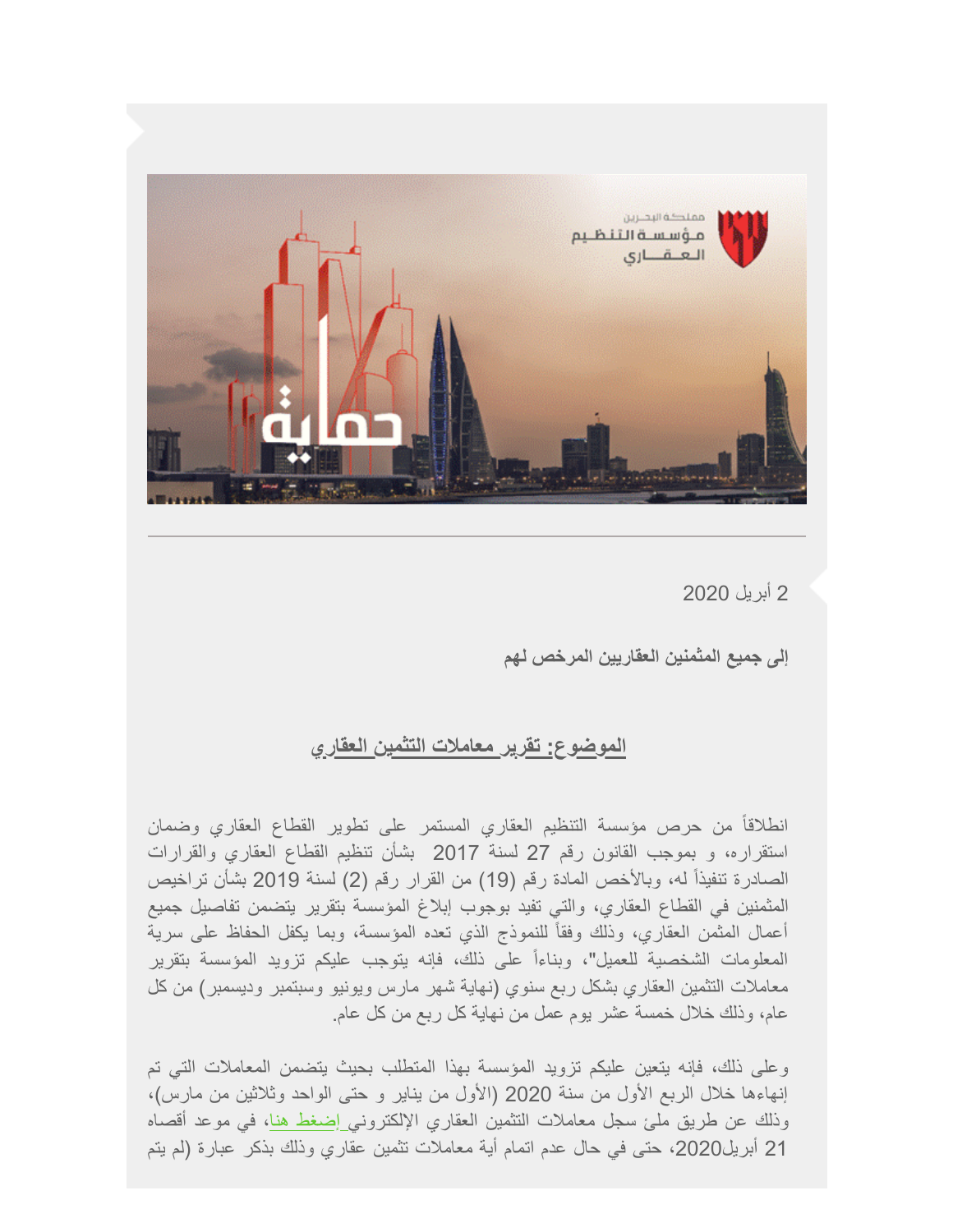إتمام أي عملیة تثمین عقاري خلال ھذه الفترة).

نود منكم الالتزام بالمواعید المحددة تجنباً لاتخاذ المؤسسة لأیة تدابیر منصوص علیھا في القانون رقم 27 لسنة .2017

كما نود أن نحیطكم علماً بأن ھذا التعمیم بالإضافة إلى جمیع التعامیم الصادرة من مؤسسة التنظیم العقاري إلى المرخص لھم متوافرة على موقع المؤسسة تحت تبویب "التشریعات" من خلال [https://www.rera.gov.bh/category/regulations](https://rera.us18.list-manage.com/track/click?u=19ee4dd5d83746dcf3a98ff0f&id=2e7baa69c9&e=0131bf06be&utm_source=Mailing+List+30-07-2019&utm_campaign=3fc413ae6b-CAMPAIGN_GULF+PROPERTY_SHOW_COPY_01&utm_medium=email&utm_term=0_ad04eb0035-3fc413ae6b-%5BLIST_EMAIL_ID%5D&ct=t%28CAMPAIGN_GULF+PROPERTY_SHOW_COPY_01%29) التالي الرابط

> شاكرین لكم تعاونكم الدائم معنا ،،، مؤسسة التنظیم العقاري إدارة السیاسات والتخطیط الاستراتیجي

2<sup>nd</sup> April 2020

**To All Licensed Real Estate Valuers**

## **Subject: Valuation Transactions Report**

As part of the Real Estate Regulatory Authority's objective of continuously enhancing the regulatory framework, and in accordance to Law No (27) of 2017 "Promulgating the Real Estate Sector Regulation" and the resolutions issued, more specially article (19) of Resolution No. (2) of 2019 On Licensing of Real Estate Valuers, the valuer shall provide the Real Estate Regulatory Authority with a report stating the details of all his/her transactions on the form prepared by the Real Estate Regulatory Authority and shall guarantee the confidentiality of the client's personal details", therefore RERA request you to submit Valuation Transactions Report on a quarterly basis, (end of March, June, September and December) of each year, within 15 working days from the end of each quarter.

 You are required to provide RERA with a comprehensive Valuation Transactions Report for all transactions concluded and took place in the first quarter of this year (1<sup>st</sup> January to 31<sup>st</sup> March 2020), No later than 21<sup>st</sup> April 2020 Please [click here](https://airtable.com/shrtkYRhdBMehWFj3). **In case no real estate valuation transactions were concluded you are still required to fill in the electronic report by mentioning (No real estate valuation transaction has been concluded during this period).**